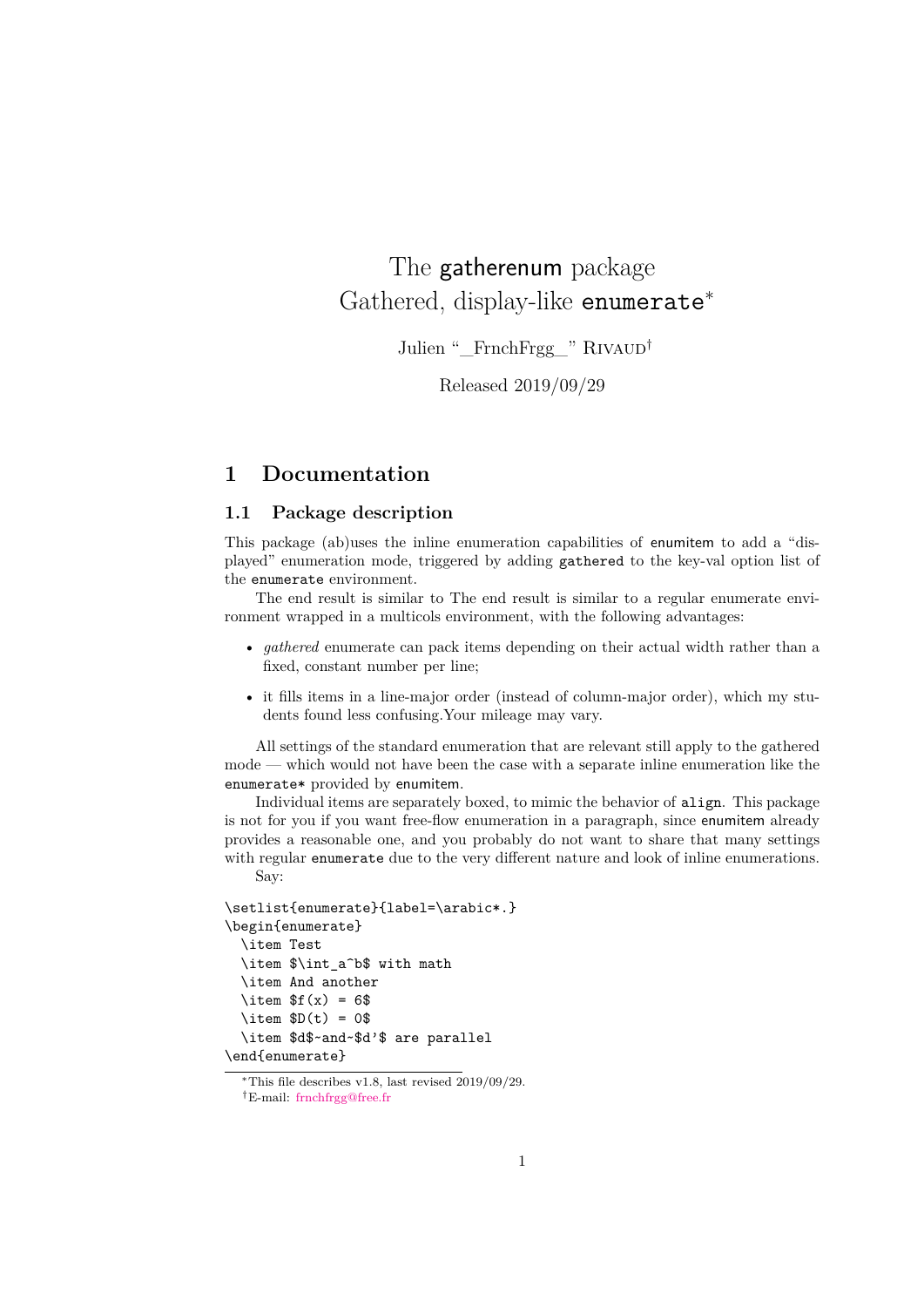produces:

```
1. Test
  2. \int_a^b with math
  3. And another
  4. f(x) = 65. D(t) = 06. d and d' are parallel
    Then:
\begin{enumerate}[gathered]
  \item Test
  \item $\int_a^b$ with math
  \item And another
  \item f(x) = 6$
  \item D(t) = 0$
  \item $d$~and~$d'$ are parallel
\end{enumerate}
will produce:
  1. Test 2. \int_{a}^{b} with math 3. And another 4. f(x) = 6 5. D(t) = 06. d and d' are parallel
```
#### **1.2 Customizing**

Most of the changes are in fact done through the usual enumitem interface. itemjoin can be a useful setting to tweak. gatherenum provides several additional options:

- gatherformat this is put just before every item content; the last token in that option can take an argument, which will be the unboxed item content. Note that since the item has already been typeset in an horizontal box, you cannot change the font family, shape or size at that point, but can add a frame around for instance.
- center display the items in a centered paragraph. This is the most display-like and is the default. Equivalent to before\*=\centering.
- alignleft display the items in a left-aligned paragraph. Equivalent to before\*=\raggedright.

Lastly, an example of something I use a lot:

|                                  | Compute the following:                             |                                                                                                                                                                                                   |  |                                                           |
|----------------------------------|----------------------------------------------------|---------------------------------------------------------------------------------------------------------------------------------------------------------------------------------------------------|--|-----------------------------------------------------------|
|                                  |                                                    | $a = 1 + 1$ $b = \sin(2\pi + \frac{\pi}{3})$                                                                                                                                                      |  | $c = \int_{0}^{+\infty} e^{-t^2} dt$ $d = \varphi(52330)$ |
| \item \$1+1\$<br>\end{enumerate} | Compute the following:<br>\item \$\varphi(52330)\$ | \begin{enumerate}[gathered, label={\$\alph* = {}\$}, labelsep=0pt]<br>\item \$\sin\left( 2\pi + \frac{\pi}{3} \right)\$<br>\item \$\displaystyle \int_0^{+\infty} \mathrm{e}^{-t^2} \mathrm{d}t\$ |  |                                                           |
|                                  |                                                    |                                                                                                                                                                                                   |  |                                                           |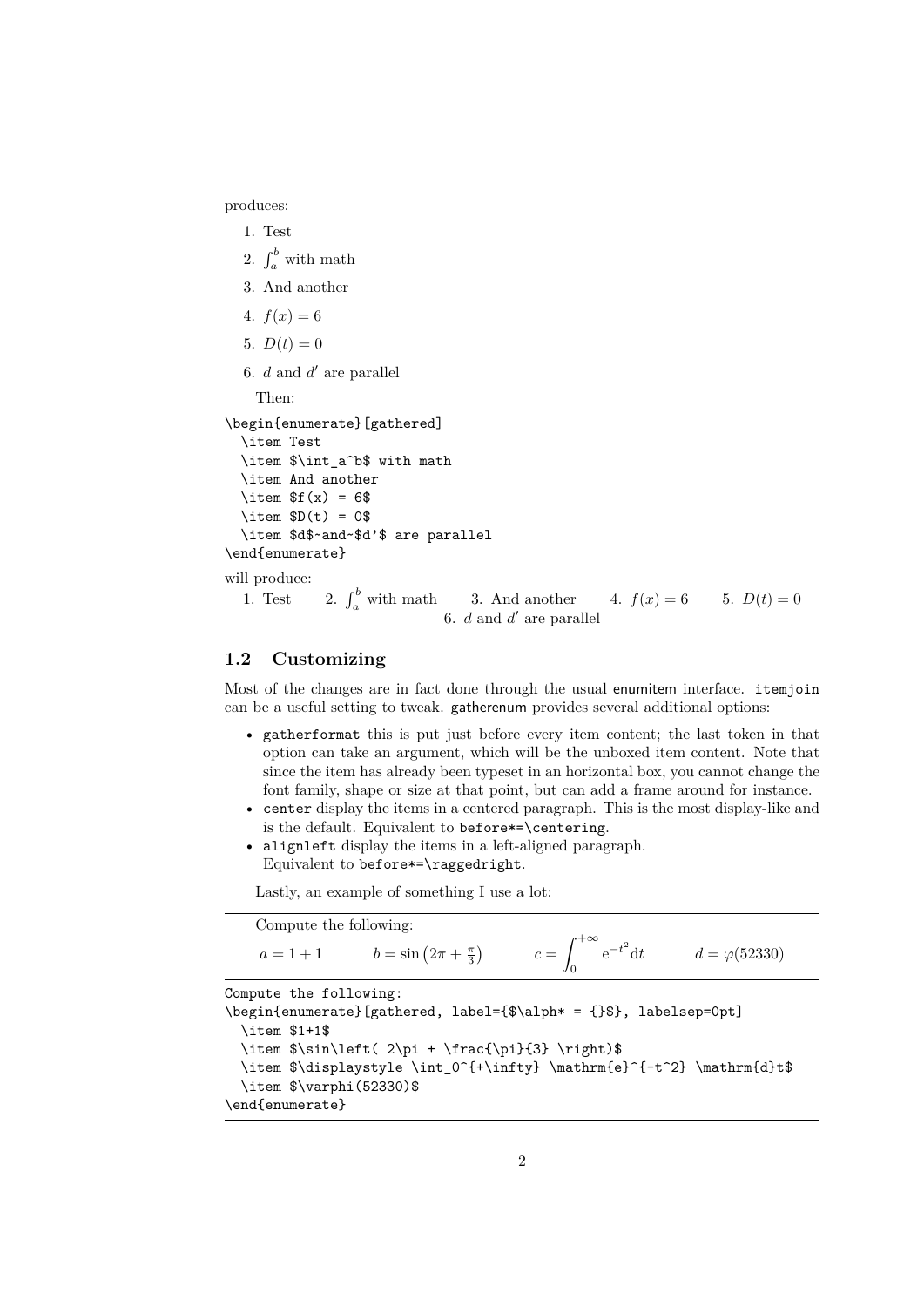## **2 gatherenum implementation**

- $\langle$ \*package $\rangle$
- $2 \langle \texttt{@@=gathered}$
- <sup>3</sup> \ProvidesExplPackage
- <sup>4</sup> {\ExplFileName}{\ExplFileDate}{\ExplFileVersion}{\ExplFileDescription}
	- We use enumitem as a base, and xparse to define our environment.
- <sup>5</sup> \RequirePackage{enumitem}
- <sup>6</sup> \RequirePackage{xparse}

enumitem has a mechanism to make the enumerate environment use settings and counters prefixed by **\enum** instead of **\enumerate** (because that's what LAT<sub>E</sub>X does). We take advantage of that to define our internal enumeration, because we want to share settings and counter with enumerate since we will act as an option of that environment. <sup>7</sup> \tl\_set:Nn \enit@shortgatherenum {enum}

```
8 \newlist{gatherenum}{enumerate*}{3}
```
Since enumitem inline enumerations are intended for pararaph-like enumerations, the item content is unpacked with \unhbox even in *boxed* mode. That's not what we want, so we have to add another layer of boxing. While we're at it, we add a formatting command for the user to customize.

```
9 \tl_new:N \l__gatherenum_itemformat
10 \cs_new_protected_nopar:Nn \__gatherenum_boxitem: {
11 \nobreak\skip_horizontal:n {\labelsep}
12 \hbox_set:Nn \enit@inbox {
13 \hbox:n {
\verb|l_gatherenum_itemformat{\hbox|unpack:N \enit@inbox}|15 }
16 }
17 }
18 \enitkv@key{enumitem}{gatherformat}{\tl_set:Nn\l__gatherenum_itemformat{#1}}
```
Now is the time to change the enumerate environment. We save the start and end of existing environment from enumitem to be able to fall back to it.

<sup>19</sup> \let\\_\_gatherenum\_save\_enumerate:w\enumerate

```
20 \let\__gatherenum_save_endenumerate:w\endenumerate
```
<sup>21</sup> \RenewDocumentEnvironment{enumerate}{ O{} }{

The trigger for gathered enumeration is the gathered option given by the user in the list of local options. If there is no such option, we directly use the original **\endenumerate.** 22 \clist\_if\_in:nnTF { #1 } { gathered } {

To act more display-like, we ensure that running heads that are not already typeset are flushed now. This is especially important in the default centered typesetting: we don't want to center the theorem or enumerate heads along with our content.

- <sup>23</sup> \if@inlabel  $\Omega$   $\Omega$   $\Omega$   $\Omega$   $\Omega$  $25 \sqrt{f}$  $26 \qquad \qquad \Delta$
- 27 \centering

Synchronise the current depth of gatherenum with that of enumerate (oddly \enit@shortgatherenum doesn't imply that). That enables us to get the right settings depending on depth (labels, mostly, since indention is irrelevant here).

\int\_set\_eq:NN \enitdp@gatherenum \enitdp@enumerate